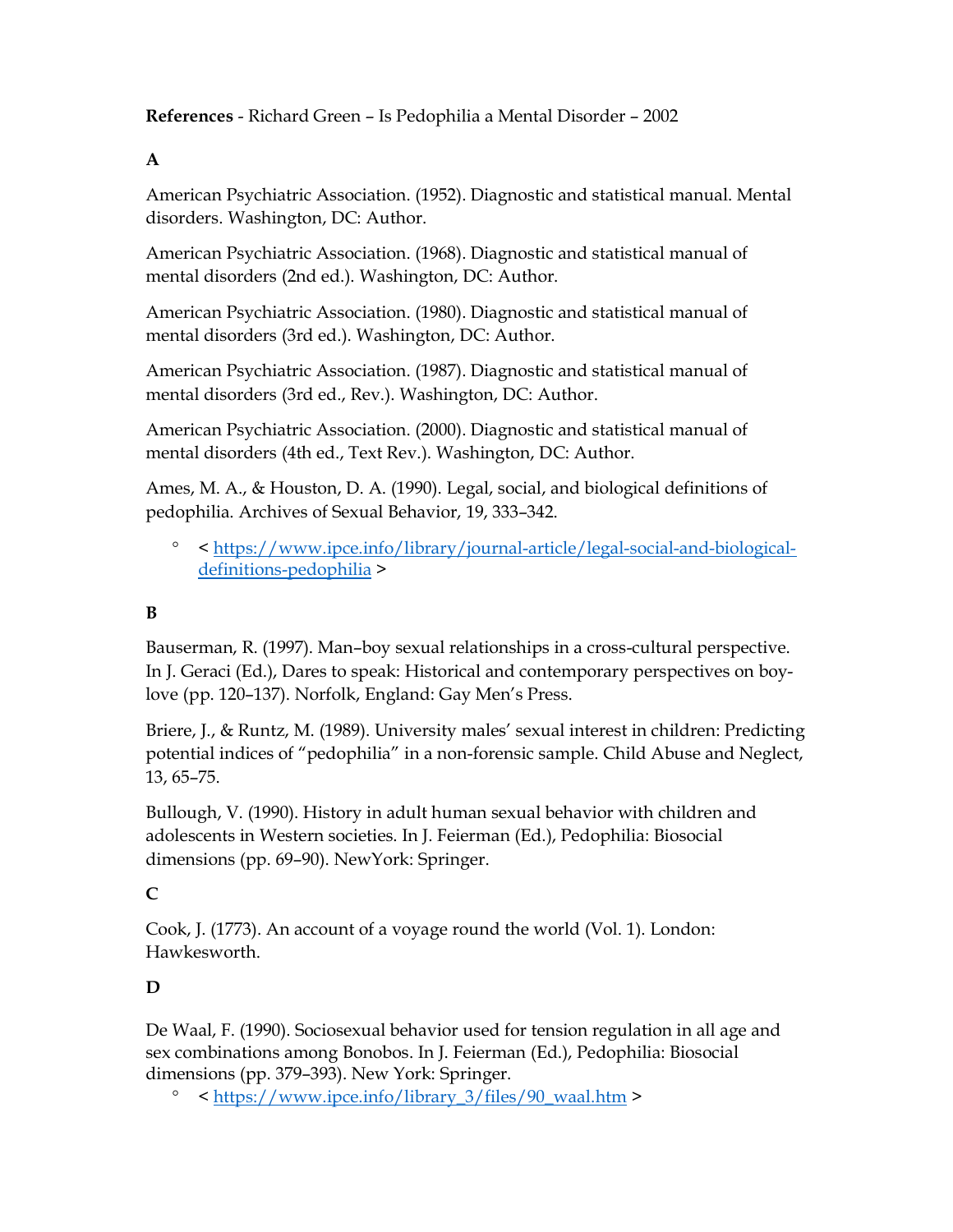Diamond, M. (1990). Selected cross-generational sexual behavior in traditional Hawai' i: A sexological ethnography. In J. Feierman (Ed.), Pedophilia: Biosocial dimensions (pp. 422–444). New York: Springer.

 < https://www.ipce.info/library/miscellaneous/selected-cross-generationalsexual-behavior >

## F

Fedora, O., Reddon, J. R., Morrison, J. W., Fedora, S. K., Pascoe, H., & Yeudall, L. T. (1992). Sadism and other paraphilias in normal controls and aggressive and nonaggressive sex offenders. Archives of Sexual Behavior, 21, 1–15.

Finkelhor, D., Araji, S., Baron, L., Browne, A., Peters, S. D., & Wyatt, G. E. (1986). A sourcebook on child sexual abuse. Thousand Oaks, CA: Sage.

Ford, C. S., & Beach, F. A. (1951). Patterns of sexual behavior. New York: Harper & Row.

Freund, K., & Costell, R. (1970). The structure of erotic preference in the nondeviant male. Behaviour Research and Therapy, 8, 15–20.

Freund, K., & Watson, R. J. (1991). Assessment of the sensitivity and specificity of a phallometric test: An update of phallometric diagnosis of pedophilia. Psychological Assessment, 3, 254– 260.

## G

Green, R. (1972). Homosexuality as a mental illness. International Journal of Psychiatry, 10, 77–98.

## H

Hall, G. C. N., Hirschman, R., & Oliver, L. L. (1995). Sexual arousal and arousability to pedophilic stimuli in a community sample of normal men. Behavior Therapy, 26, 681–694.

< https://www.ipce.info/ipceweb/Library/97-048\_article.html >

Howitt, D. (1998). Pedophiles and sexual offences against children. Chichester, England: Wiley.

< https://www.ipce.info/host/howitt/ >

# J

Johnston, S. A., French, A. P., Schouweiler, W. F., & Johnston, F. A. (1992). Naivete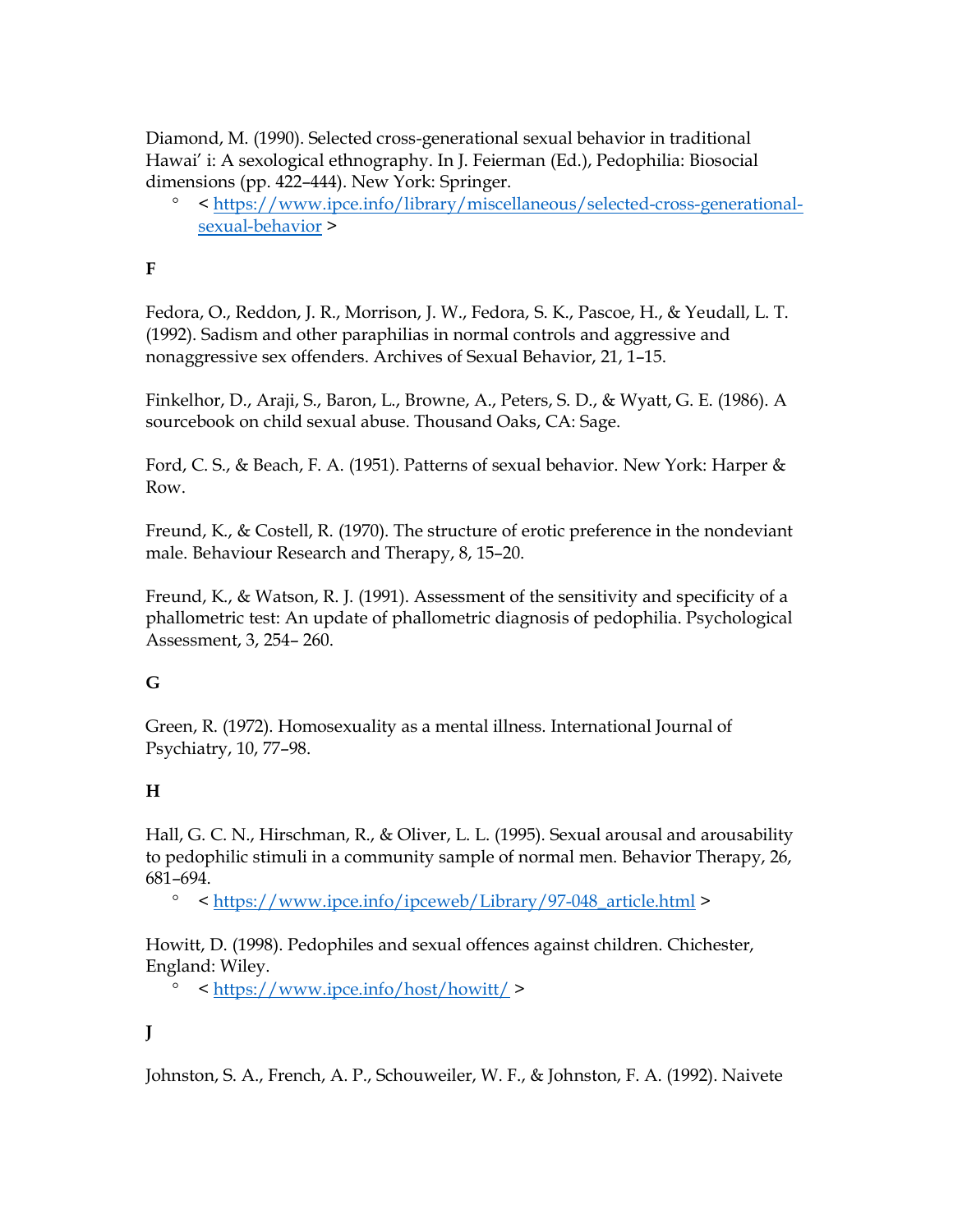and need for affection among pedophiles. Journal of Clinical Psychology, 48, 620– 627.

## K

Kalichman, S. C. (1991). Psychopathology and personality characteristics of criminal sexual offenders as a function of victim age. Archives of Sexual Behavior, 20, 187– 197.

# O

Oliver, D. (1974). Ancient Tahitian society. Honolulu, HI: Honolulu University Press. Ethnography (2nd ed.), Vol. 1.

# P

Pukui, M., Haertig, E., & Lee, C. (1972). Nana I Ke Kumu (Vols. 1 and 2). Honolulu, HI: Queen Lili Uokalani Children's Center.

# Q

Quinsey, V. L., Steinman, C. M., Bergersen, S. G., & Holmes, T. F. (1975). Penile circumference, skin conductance, and ranking responses of child molesters, and "normals" to sexual and nonsexual visual stimuli. Behavior Therapy, 6, 213–219.

## R

Raymond, N. C., Coleman, E., Ohlerking, F., Christenson, G. A., & Miner, M. (1999). Psychiatric comorbidity in pedophilic sex offenders. American Journal of Psychiatry, 156, 786– 788.

## S

Smiljanich, K., & Briere, J. (1996). Self-reported sexual interest in children: Sex differences and psychosocial correlates in a university sample. Violence and Victims, 11, 39–50.

Stoller, R. J. (1973). Criteria for psychiatric diagnosis. American Journal of Psychiatry, 130, 1207–1208.

Suggs, R. C. (1966). Marquesan sexual behavior. New York: Harcourt, Brace and World.

Suppe, F. (1984). Classifying sexual disorders: The Diagnostic and Statistical Manual of the American Psychiatric Association. Journal of Homosexuality, 9, 9–28.